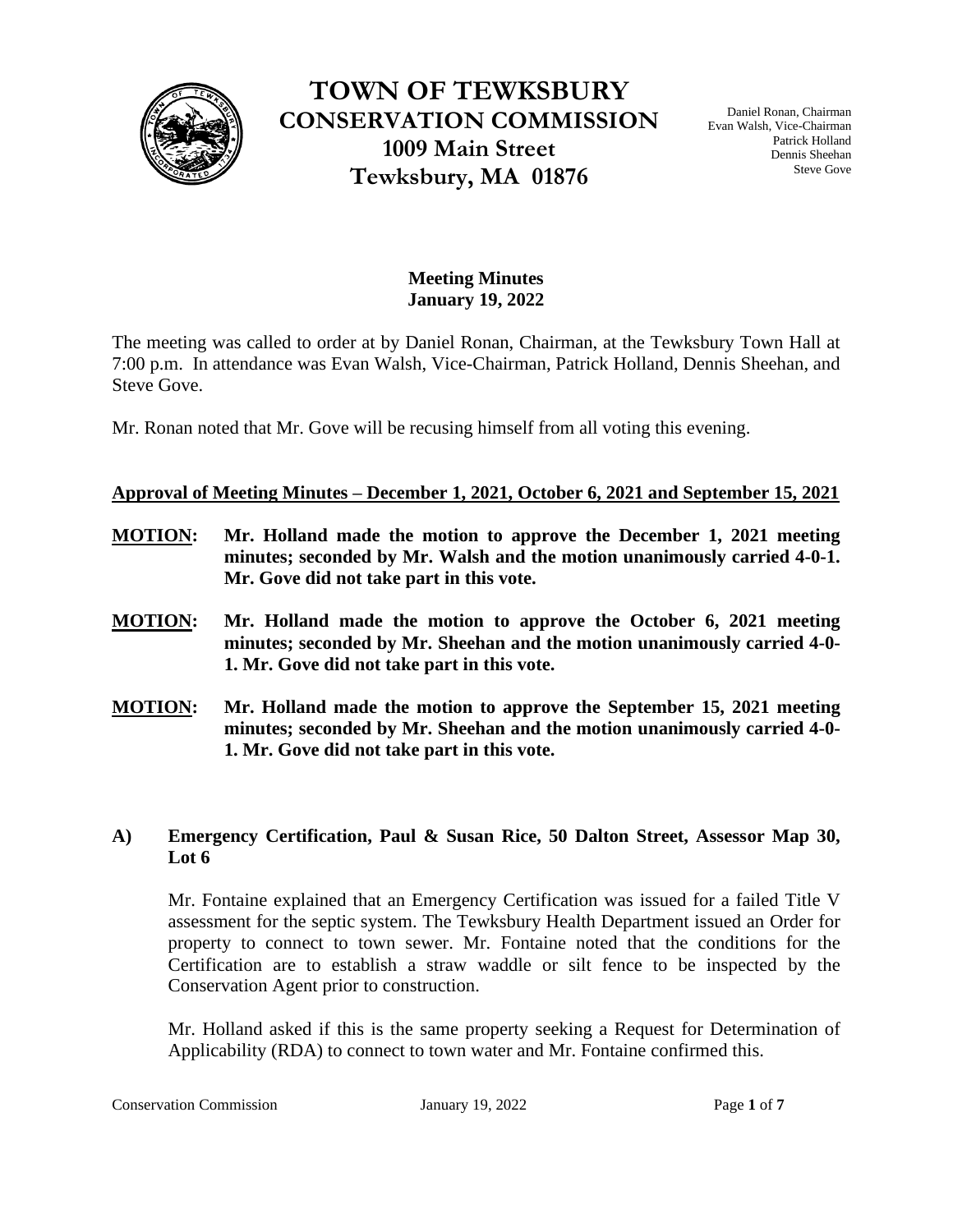**MOTION: Mr. Holland made the motion to ratify the Emergency Certification for Paul & Susan Rice, 50 Dalton Street, Assessor Map 30, Lot 6; seconded by Mr. Sheehan and the motion unanimously carried 4-0-1. Mr. Gove did not take part in this vote.** 

# **B) Public Hearing, Restoration Plan, Hancock Associates of Marlborough, MA, 1022 South Street, Assessors Map 109, Lot 4, continued from December 15, 2021 and January 5, 2022 meetings.**

Present was David Cowell, Senior Wetland Scientist with Hancock Associates.

Mr. Cowell explained that this matter was continued from the December meeting, at which time a restoration plan was presented and, he believes, was largely approved. Mr. Cowell noted that the continuance was to allow him time to ensure his client agreed with what was being proposed, and, overall, the conditions of the plan are satisfactory with one small grievance being the shed on the property. Mr. Cowell provided a photograph of the shed and explained that the shed was existing when his client purchased the home and dating back to at least 1997. Mr. Cowell explained that they feel that they are unable to relocate the shed as it may destroy it and there is no other location to put the shed on the property.

Mr. Fontaine noted that he would like to review some of the points that were made during the first hearing on this matter:

- A monitoring plan with monitoring taking place each growing season until at least 75% vegetative growth is achieved, prior to a Certificate of Compliance being issued.
- Establishment of demarcation of the wetland boundary.

Mr. Cowell noted that he discussed this with the applicant and for a cost-effective approach, they would like to relocate some of the shrubs and have a shrub row.

• The dirt piles in the wetland should be removed.

Mr. Cowell confirmed this and explained that would likely have to wait until wait until the ground is not frozen.

• The Conservation Agent shall be notified once restoration begins.

Mr. Cowell noted that planting and seeding would be done seasonally appropriate.

• As built shall be provided once the project is complete.

Mr. Ronan opened the hearing to the public and no one came forward to comment.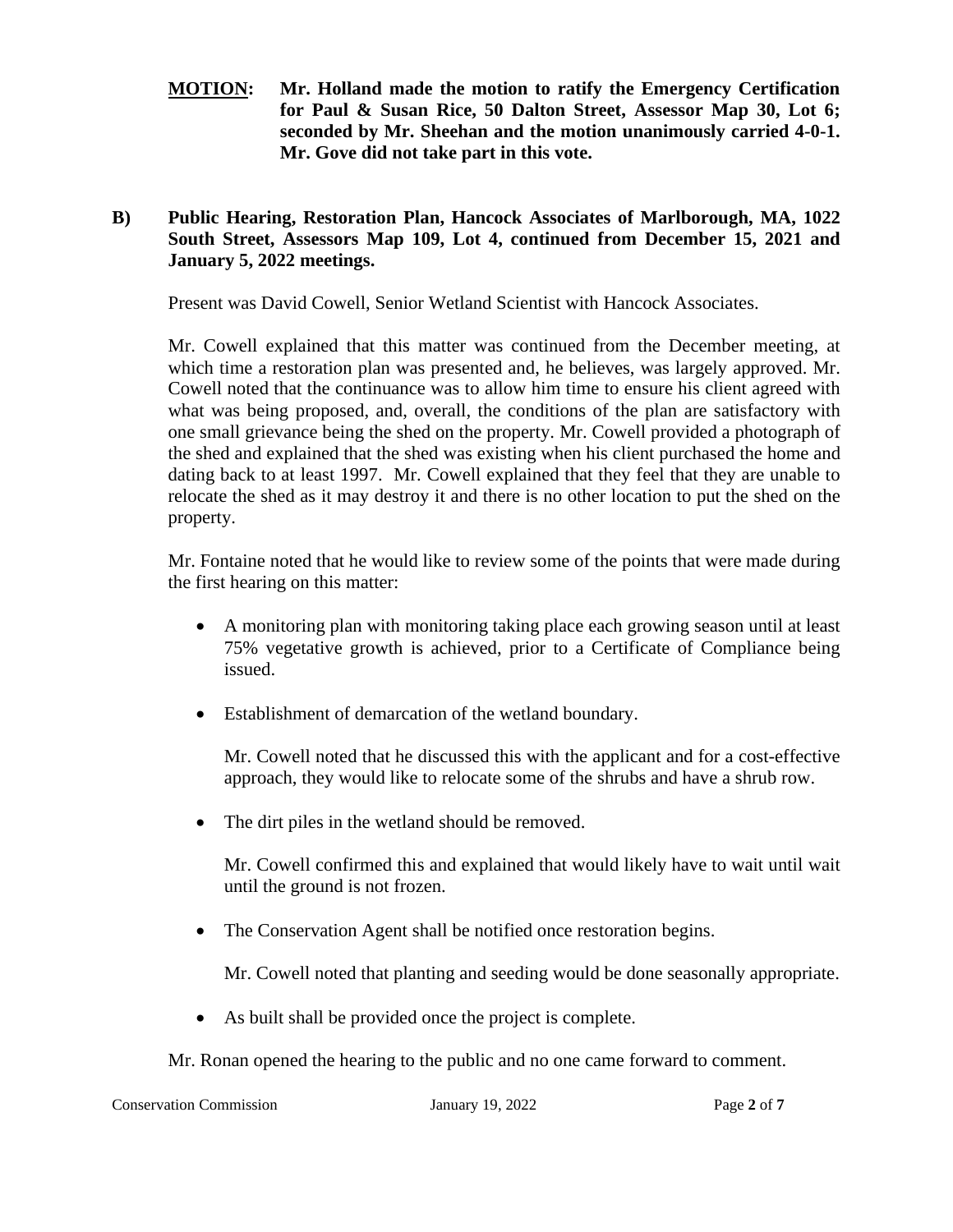- **MOTION: Mr. Holland made the motion to close the public hearing; seconded by Mr. Sheehan and the motion carried 4-0-1. Mr. Gove did not take part in this vote.**
- **MOTION: Mr. Holland made the motion to approve Restoration Plan, Hancock Associates of Marlborough, MA, 1022 South Street, Assessors Map 109, Lot 4; seconded by Mr. Sheehan and the motion carried 4-0-1. Mr. Gove did not take part in this vote.**
- **C) [Public Hearing] Notice of Intent, Culvert Replacement Project, Vanasse Hangen Brustlin, Inc (VHB) of Watertown, MA on behalf of the Town of Tewksbury Department of Public Works, near 151 Pringle Street, Assessors Map 106, Lot 46, DEP File #305-1147**

Mr. Fontaine noted that he had a question on how the 100-year flood plain was established and is awaiting the applicant's response.

- **MOTION: Mr. Holland made the motion to continue Notice of Intent, Culvert Replacement Project, Vanasse Hangen Brustlin, Inc (VHB) of Watertown, MA on behalf of the Town of Tewksbury Department of Public Works, near 151 Pringle Street, Assessors Map 106, Lot 46, DEP File #305-1147 to February 2, 2022 at 6:30 p.m.; seconded by Mr. Sheehan and the motion carried 4-0-1. Mr. Gove did not take part in this vote.**
- **D) [Public Hearing] Notice of Intent, Vanasse Hangen Brustlin, Inc (VHB) on behalf of the Town of Tewksbury Department of Public Works, Bayberry Lane, Assessor Map 71, DEP File #305-1143. Continued from the October 20, 2021 and January 5, 2022 meetings.**

Mr. Fontaine noted that he believes the applicant would like to change the water bypass and they are working on a new strategy.

**MOTION: Mr. Holland made the motion to continue Notice of Intent, Vanasse Hangen Brustlin, Inc (VHB) on behalf of the Town of Tewksbury Department of Public Works, Bayberry Lane, Assessor Map 71, DEP File #305-1143 to February 2, 2022 at 6:30 p.m.; seconded by Mr. Sheehan and the motion carried 4-0-1. Mr. Gove did not take part in this vote.**

# **E) Wetland Protection Funds**

Mr. Fontaine explained that there are two classes being held at UNH that he feels would benefit himself as a Conservation Agent.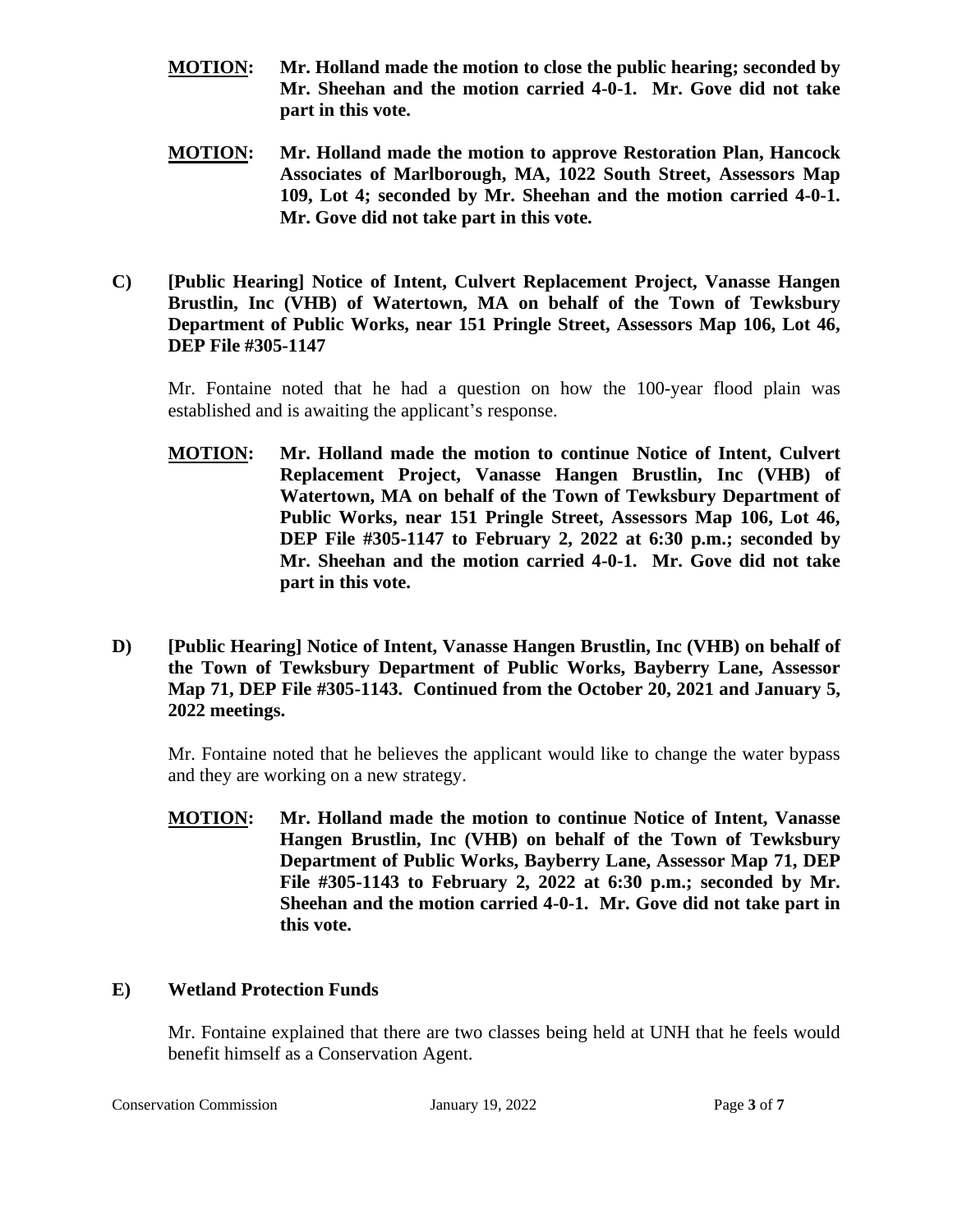# **MOTION: Mr. Holland made the motion to appropriate \$500.00 from the Wetland Protection Fund; seconded by Mr. Sheehan and the motion carried 4-0-1. Mr. did not take part in this vote.**

#### **Old Business**

There were no items discussed.

### **New Business**

Mr. Fontaine explained that the DPW is trying to inspect several sewer manholes located in wetland areas. The work would involve accessing the manholes to open them and conduct a visual inspection. Mr. Fontaine explained that although this project is exempt under sewer maintenance, he ensured that the best management practices being used throughout were adequate. Mr. Fontaine noted that there will be no disturbance other than access and that this was approved under an exempt activity.

Mr. Holland noted that the manholes must be maintained as it is a public utility.

### Pondview Estates

Mr. Fontaine explained that Pondview Estates, which is located at the corner of Chandler Street and Helvetia Street, had done a delineation and the work being done was well outside of the 100 foot buffer zone and outside of Conservation Commission jurisdictional areas. Mr. Fontaine noted that he walked the wetland boundary and wanted to make the Commission aware that although there may be activity currently happening there, he is checking in with the developer to ensure they are not encroaching within the 100-foot buffer zone. Mr. Fontaine explained that once the foundations are completed for each house, a survey will be provided showing the location of the dwellings to the 100-foot buffer zone. Any slight encroachment will be reviewed, however, if any encroachment did occur it would be for tree removal. Mr. Fontaine noted that all dwellings are outside of the 100-foot buffer zone.

#### Exempt Project Procedures

Mr. Fontaine explained that he would like to have a general discussion with the Commission on how to handle exempt projects and handling other day-to-day items such as building permits and utility maintenance projects.

Mr. Walsh noted that he has had a couple of conversations with Mr. Fontaine regarding this and explained that he would like to ensure that there are no delays if it is an emergency. Mr. Walsh explained that public health and safety are always most important and noted that if it is a situation where there is ample time to come before the Commission, then they should do so.

Mr. Fontaine explained that National Grid projects are typically exempt and on occasion construction mats are used. Mr. Fontaine asked if the Commission would like those matters to come before the Commission. It was the consensus for Mr. Fontaine to use his best judgement on these matters.

Conservation Commission **19, 2022** Page 4 of **7**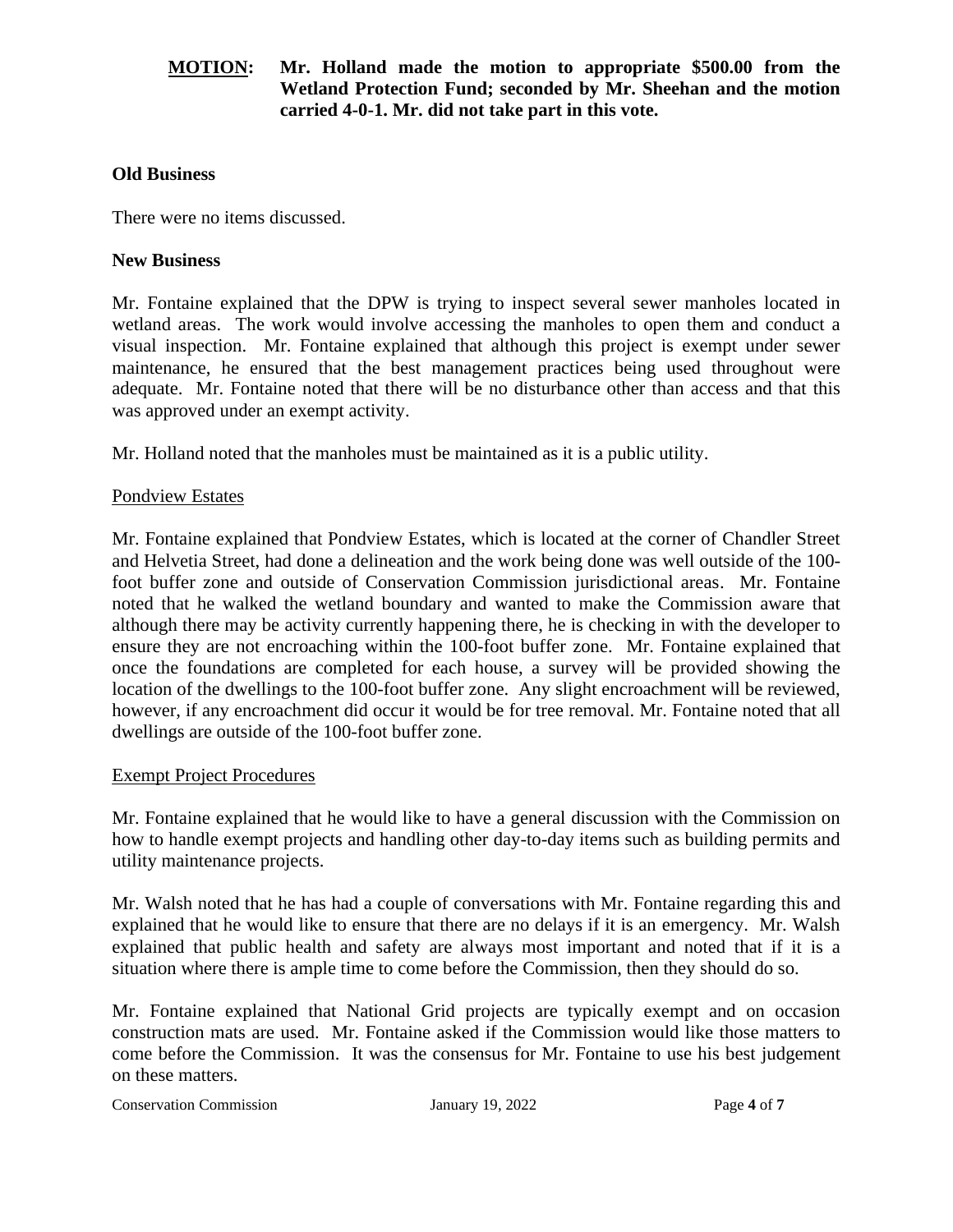Mr. Fontaine explained that he is typically the first to see a building permit application and 95% of the time he will conduct a site walk to see if it is a jurisdictional area. Mr. Fontaine explained that based on site visit, he determines if the project is exempt or not and will issue an exemption letter if exempt. It was the consensus of the Commission that this procedure is fine.

Mr. Walsh asked if the bylaws should be amended to include the word sewer. Mr. Ronan agreed with this and explained that a bylaw change would require a separate committee. Discussion took place on the procedures for a bylaw amendment.

# 2512 Main Street

Mr. Fontaine explained that he just recently became aware of 2512 Main Street and noted that there is a volleyball court in the back.

Mr. Holland noted that this is the location of Hobart's store and explained that the Commission recently approved plans for the construction of a new building.

Mr. Fontaine explained that the property owner is proposing some revisions and provided a copy to the Commission. Mr. Fontaine noted the revisions are minor grading changes, with the largest being on the lefthand portion, so that stairs are not required to enter and exit the building.

Mr. Holland inquired about the vacant lot on Main Street by the old auto part store and asked if there is any update on the pile of dirt. Mr. Fontaine explained that the property did recently have a change of ownership, but he will reach out to them for a status.

# 84 Leighton Lane

Mr. Fontaine noted that 84 Leighton Lane will be before the Conservation Commission next week and explained that he would like to make the Commission aware that there was an unpermitted installation of a pool with decks and loom and seed. Mr. Fontaine explained that part of it is being managed under a violation notice that he recently issued and part of it will be an application before the Commission.

Mr. Holland requested the appointment of a new Clerk be put on the next agenda.

# **Administrators Report**

There was no Administrators Report provided.

# **Adjournment.**

# **MOTION: Mr. Holland made the motion to adjourn; seconded by Mr. Sheehan and the motion unanimously carried 5-0.**

# **Approved: February 16, 2022**

Conservation Commission **19, 2022** Page 5 of 7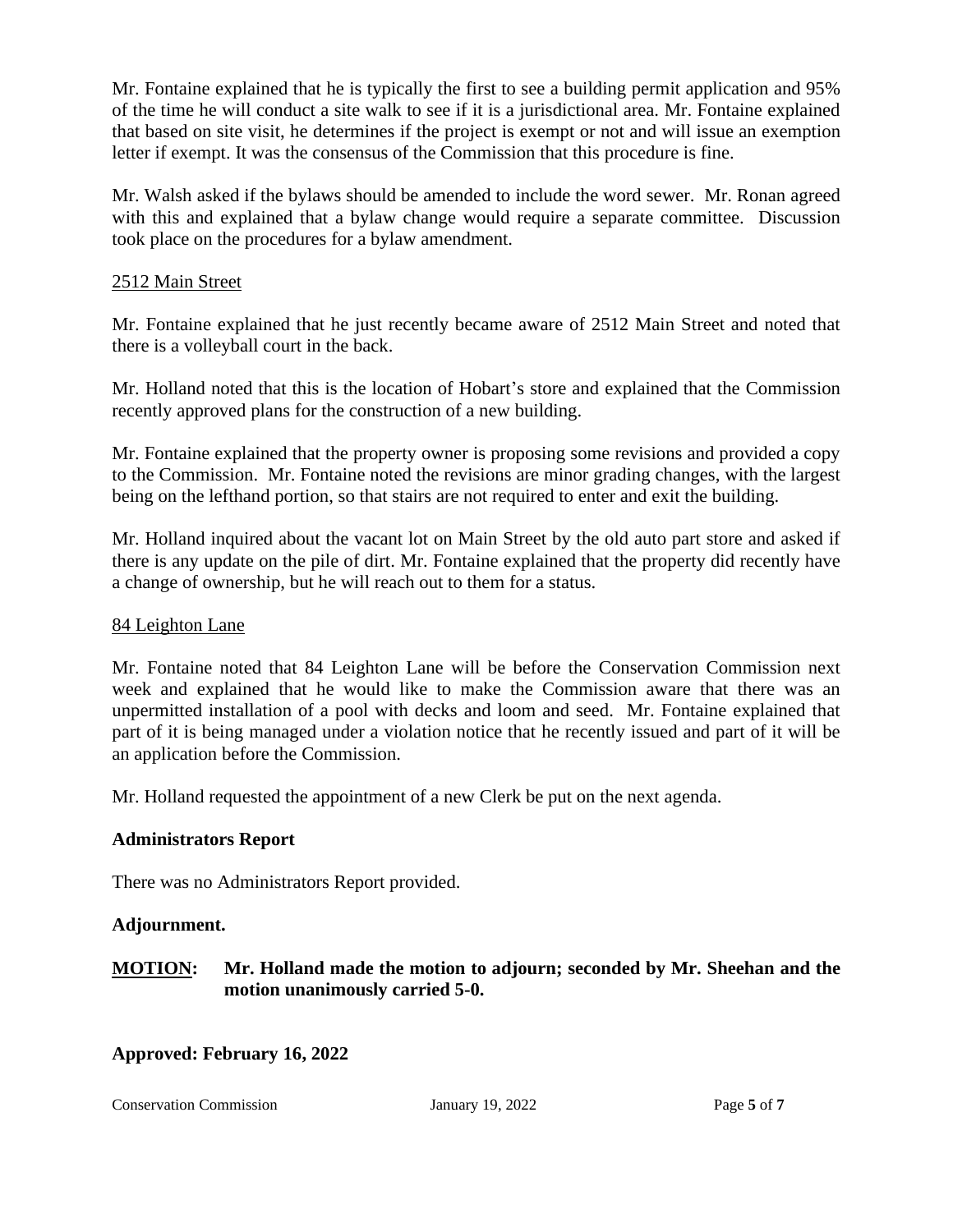### *List of Documents for the 01.19.2022 Meeting Documents can be found in the Community Development Office*

#### **06:30 P.M. Call Meeting to Order**

**Approval of Minutes**; September 15, 2021; October 6, 2021; October 20, 2021; November 3, 2021; November 17, 2021; December 1, 2021; December 15, 2021

#### **A. Emergency Certification; Paul & Susan Rice, 50 Dalton Street, Assessor Map 30 Lot 6**

#### *New Documents:*

- 1) Un-ratified Emergency Certification
- 2) Health Department Order
- 3) Site Plans

### **B. [Public Hearing] Restoration Plan; Hancock Associates of Marlborough, Massachusetts, 1022 South Street, Assessor Map 109 Lot 4. Continued from 12/15/2021 & 01/05/2022 Conservation Commission meetings.**

#### *Old Documents:*

- 1) Application Package:
	- a. Project Narrative
	- b. Enforcement Order
	- c. Figures
	- d. Native Seed Mix Specification
	- e. Abutter Notification Information
	- f. Restoration Site Plan
- 2) Photo Log
- **C. [Public Hearing] Notice of Intent; Culvert Replacement Project, Vanasse Hangen Brustlin, Inc. of Watertown, Massachusetts on behalf of the Town of Tewksbury Department of Public Works, (continued from 12/01/2021 meeting), near 161 Pringle Street, Assessor's Map 106, Lot 46. DEP File # 305-1147.**

#### *New Documents:*

- 1) Updated Application Package:
	- a. Cover Letter/Project Narrative
	- b. Abutter Information
	- c. Stormwater Memo
	- d. Wildlife Habitat Evaluation
	- e. Updated Project Plans
	- f. USGS/Aerial/NHESP/FEMA Maps
	- g. WPA Form 3 Notice of Intent
	- h. NOI Wetland Fee Transmittal Form

Conservation Commission **I** January 19, 2022 Page 6 of 7